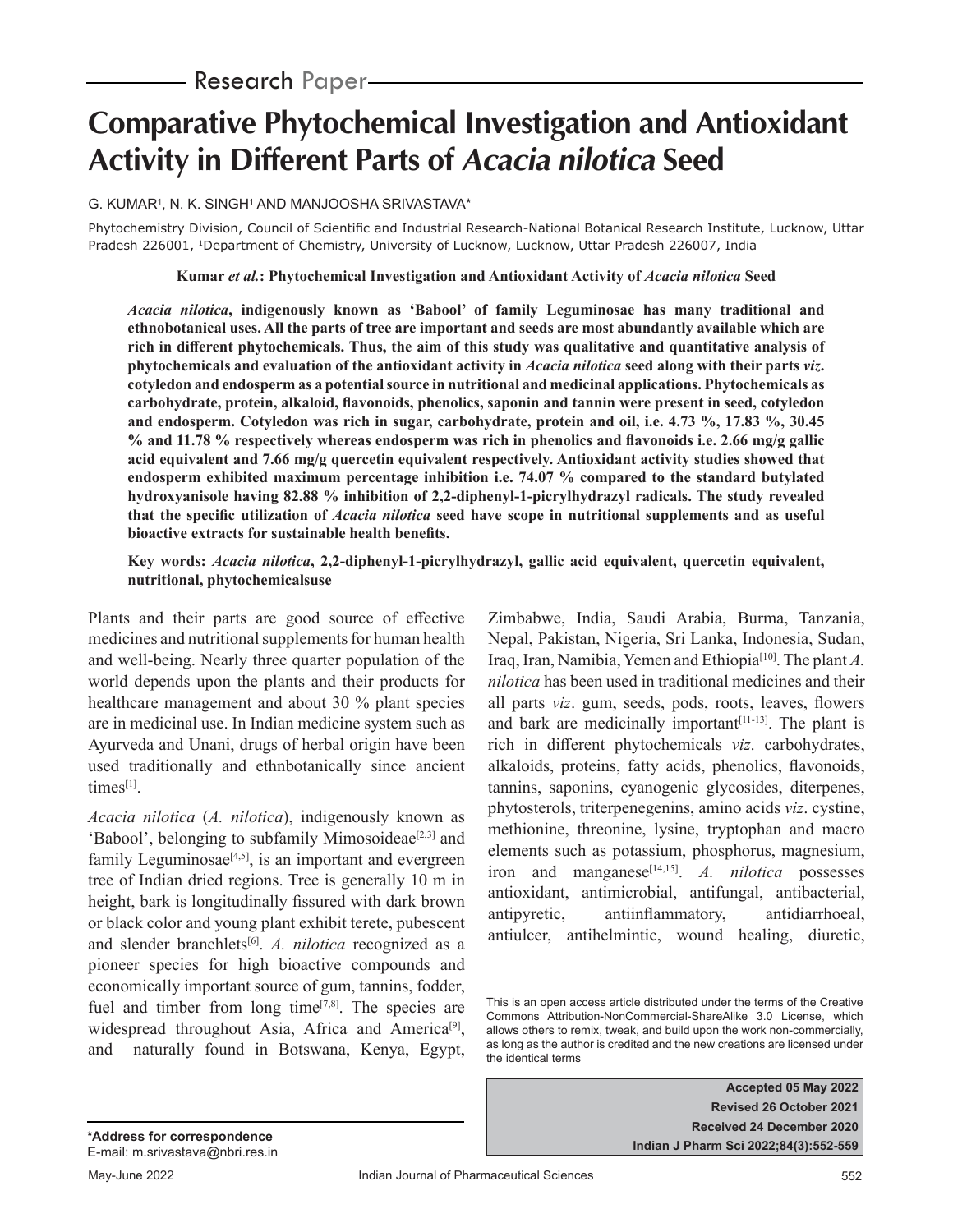antispasmodial, antihypertensive, antitumor and anticancer properties[16-19] and effective in coughs, cold, congestion, nerve stimulation, leucorrhea, dysentery, ophthalmia, hemorrhages and sclerosis relief<sup>[20]</sup>. Antioxidant property plays a vital role for the treatment of inflammation and cancer which are caused by free radicals[21] and presence of tannin which is beneficial for activation of glucose transfer and prevents lipolysis[22]. Phenolic compounds in *A. nilotica* makes the species potential for antioxidant property due to free radical scavenger activity<sup>[23,24]</sup>.

*A. nilotica* seed exhibit edible characteristics and has nutritive and medicinal values due to various phytochemicals. Although, some studies are available on seed<sup>[25]</sup>, but part specific study of seed on phytochemicals and bioactivity has not been reported yet. Thus, *A. nilotica* seed was exploited for phytochemical investigation and antioxidant property.

# **MATERIALS AND METHODS**

# **Plant material:**

Seeds were collected from Kalli Pashchim region of Lucknow district (Uttar Pradesh), India. The material was authenticated (LWG No.102994) and specimen was deposited in the herbarium at Council of Scientific and Industrial Research (CSIR)-National Botanical Research Institute (Uttar Pradesh), India. Different parts of the seed *viz*. cotyledon and endosperm (seed gum) were separated mechanically using grinder (Philips grinder) and sieved by 40 mesh sieve to obtain 40 mesh powder of each part for study.

Chemicals *viz*. Gallic acid, Quercetin, 2,2-Diphenyl-1- Picrylhydrazyl (DPPH) and Butylated Hydroxyanisole (BHA) of Merck, solvents *viz*. n-hexane, chloroform, acetone, ethanol and methanol of Qualigens and glasswares made of Borosil were used.

# **Preliminary study:**

Powdered materials were examined for organoleptic characteristics *viz*. colour, odour, taste and texture. The solubility was studied in solvents *viz*. hexane, chloroform, acetone, ethanol, distilled water and boiling water $[26]$ .

# **Extraction and phytochemical screening:**

Materials were extracted under cold and hot conditions using different polarity gradient solvents *viz*. n-hexane, chloroform, acetone, alcohol and water. Cold extraction was carried out using percolation method by exhausting 50 g powder materials each in 250 ml solvents for 24 h at room temperature  $(25^{\circ} - 30^{\circ})$ . Extracts were then filtered using Whatman filter paper (No. 42). Hot extraction was carried out through successive soxhlet extraction method by taking 50 g powder materials and 250 ml different solvents in soxhlet apparatus on water bath. The extracts were concentrated through Rotary Evaporator (IKA-RV 10 digital) at 40°-55° and dried at low temperature (-80°) and pressure (0.200 millibar (mBar)) using lyophilizer (Labconco- FreeZone Plus 4.5). Dried extracts were used in qualitative tests for the identification of various phytochemicals *viz*. carbohydrates, sugar, starch, glycosides, alkaloids, phenolics, flavonoids, saponins, tannins and sterols which were estimated quantitatively<sup>[27,28]</sup>.

# **Phytochemical estimation:**

Phytochemicals identified in different polarity gradient solvent extracts, *viz*. n-hexane, chloroform, acetone, ethanol and water were estimated quantitatively according to standard estimation methods.

#### **Total sugar:**

0.5 g powdered material was homogenized with 5 ml 80 % ethanol and centrifuged using centrifuge (Eltek TC 4100 F) for 15 min at 2000 rpm. The supernatant volume obtained was adjusted to 10 ml with 80 % ethanol. 0.1 ml sample was taken, mixed 0.1 ml 80 % phenol and 5 ml concentrated sulphuric acid respectively and made up the volume to 10 ml using 80 % ethanol. Thereafter, prepared samples were kept in an ice bath for 30 min. The D-glucose stock solution of 0.1 mg/ml concentration was prepared as standard and 1, 2, 3, 4 and 5 ml of stock solutions were taken for dilutions. The calculation of total sugar was carried out by measuring the absorbance at 490 nm double beam Ultraviolet-Visible (UV) spectrophotometer (Thermo Scientific-Evolution 201 UV spectrophotometer)<sup>[29]</sup>.

# **Total carbohydrate:**

100 mg material was taken into different boiling tubes, added 5.0 ml of 2.5 N Hydrochloric Acid (HCl) in each tube and boiled for 3 h on water bath. Samples were cooled at room temperature, neutralized by adding sodium carbonate and centrifuged. Dilutions were prepared by mixing 0.2 ml of sample, 1 ml 5 % phenol and 5 ml of 96 % sulphuric acid. Samples kept for 10 min at room temperature, then heated on water bath for 15 min and cooled. Stock solution of D-glucose as standard was prepared in 0.1 mg/ml concentration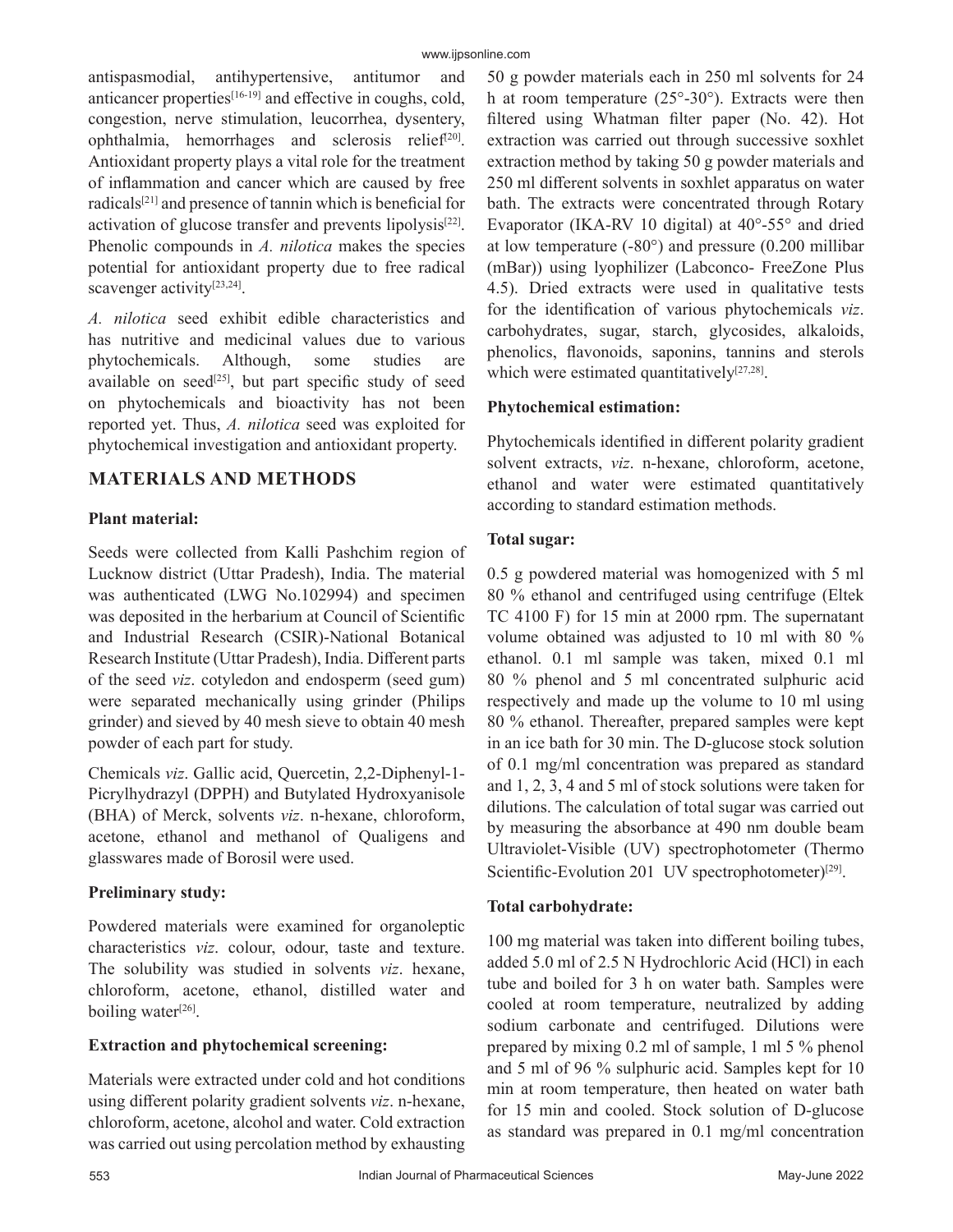and dilutions were prepared by taking 0.2, 0.4, 0.6, 0.8 and 1 ml from stock solution. Total carbohydrate was calculated by measuring the absorbance at  $630 \text{ nm}^{[30]}$ through UV spectrophotometer.

### **Total protein:**

500 mg powdered materials was homogenized with 5 ml of phosphate buffer of pH 7.4 and centrifuged for 20 min at 4000 rpm. The supernatant was filtered and volume was maintained to 10 ml with phosphate buffer. 0.1 ml of sample was taken and made up to 1 ml with distilled water. Then 5 ml of Reagent-C was added which was prepared by adding 50 ml Reagent-A, i.e. 2 % sodium carbonate in 0.1 N sodium hydroxide and 1 ml Reagent-B, i.e. 0.5 % copper sulphate in 1 % potassium sodium tartrate. Mixed the solutions and let stand for 10 min. Thereafter, 0.5 ml 1 N Folin-Ciocalteu Reagent (FCR) was added, mixed the samples and kept in the dark for 30 min. The stock solution of Bovine Serum Albumin (BSA) as standard of 1 mg/ml concentration was prepared. 0.2, 0.4, 0.6, 0.8 and 1 ml of BSA stock solution taken for dilutions. Total protein was calculated by measuring the absorbance at 660 nm<sup>[31]</sup> through UV spectrophotometer.

### **Oil content:**

Seed, cotyledon and endosperm powder was extracted with 250 ml n-hexane through soxhlet apparatus for 8 h on water bath. The excess solvent from the extract was evaporated through rotary evaporator at 40°, dried in vacuum and oil content was gravimetrically quantified<sup>[32]</sup>.

#### **Total starch:**

0.5 g powdered material was homogenized with 5 ml of 80 % ethanol and centrifuged for 15 min at 2000 rpm. The centrifugate was separated and added 4 ml distilled water, heated for 15 min on water bath and macerated using a glass rod. 3 ml of 52 % perchloric acid was then added in the macerated sample, homogenized and centrifuged for 15 min at 2000 rpm. Thus, the supernatant obtained was made up to the volume with distilled water. In 0.1 ml of sample, mixed 0.1 ml of 80 % phenol, 5 ml of concentrated sulphuric acid, make up the volume up to 10 ml with distilled water and kept in an ice bath for 30 min. The dilutions of standard were prepared by taking 1, 2, 3, 4 and 5 ml of D-glucose stock solution of 0.1 mg/ml concentration. Total starch was calculated by measuring the absorbance at 490 nm<sup>[29]</sup> through UV spectrophotometer.

#### **Total tannin:**

1 g powdered material was extracted with 50 ml distilled water by boiling on the water bath for 6-8 h, filtered the extracts and volume was made up to 50 ml in volumetric flask. Then mixed 0.5 ml of FCR, 1 ml saturated sodium carbonate solution in 0.1 ml of sample and made the volume to 10 ml with distilled water. The stock solution of tannic acid at 0.1 mg/ml concentration was used as standard and different dilutions were prepared by taking 0.2, 0.4, 0.6, 0.8 and 1 ml of stock solution. Total tannin was calculated through tannic acid standard curve with the help of absorbance using UV spectrophotometer at 760 nm[28].

#### **Total phenolics:**

Total phenolic content was estimated by extracting 50 g of powdered materials with 250 ml methanol. Extracts were filtered after 24 h, concentrated by rotary evaporator and dried in vacuum. Stock solutions of 1 mg/ml concentration were prepared by dissolving the extracts in methanol. 0.5 ml of stock solutions was taken in 25 ml volumetric flask, added 10 ml of distilled water, 1.5 ml of FCR and allowed to stand for 5 min. 4 ml of 20 % sodium carbonate solution was then added and made up the volume to 25 ml with distilled water. The prepared mixtures were kept in dark for 30 min. The stock solution of gallic acid of 0.1 mg/ml concentration was prepared as standard. Total phenolic content was calculated by using gallic acid standard curve with the measurement of absorbance at 765 nm through UV spectrophotometer. The equation:  $y=115.9x+0.113$ , correlation coefficient  $(r^2) = 0.999$  was used according to calibration curve (y=Absorbance, x=Gallic Acid Equivalent (GAE))<sup>[33]</sup>.

# **Total flavonoids:**

Total flavonoid content was estimated by extracting 50 g of powdered materials with 250 ml methanol. The stock solutions of methanolic extracts at 1 mg/ml concentration were prepared. In 1 ml sample, added 1 ml of 2 % methanolic aluminium chloride solution, made the volume to 10 ml using methanol and allowed to stand the mixtures for 1 h. Similar process was repeated for preparation of quercetin stock solution of 0.1 mg/ ml concentration as standard and prepared the dilutions using 0.2, 0.4, 0.6, 0.8 and 1 of stock solution. Total flavonoid content was calculated through quercetin standard curve with the help of absorbance recorded at 420 nm using UV spectrophotometer. The equation 74.61x+0.058,  $r^2$ =0.998 was used for the calculation of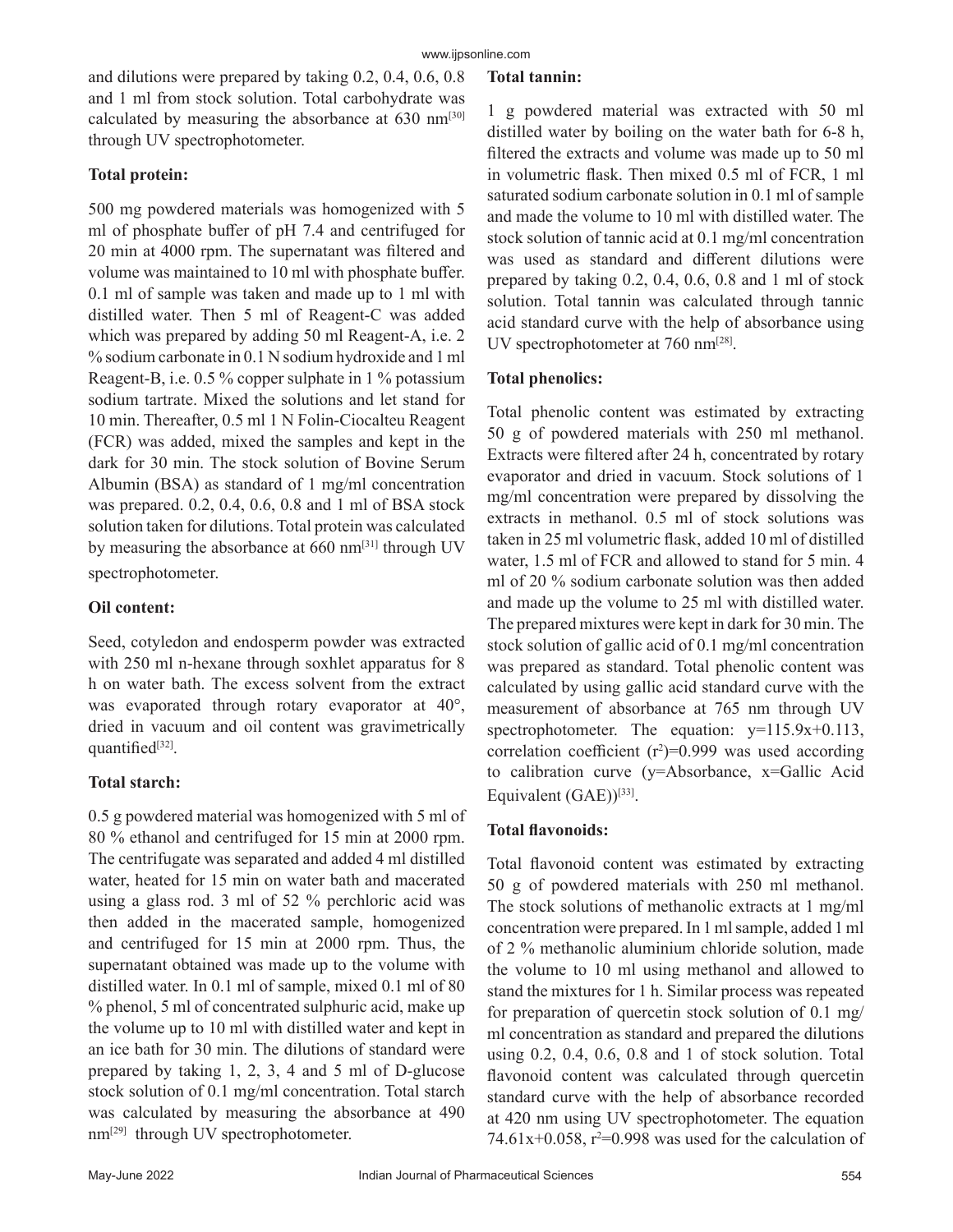total flavonoid content (y=Absorbance, x=Quercetin Equivalent (QE) in mg/ml $)^{[34]}$ .

### **Antioxidant activity:**

The samples were prepared by extracting the materials in methanol. The stock solutions of methanolic extract of samples and 0.135 mM methanolic solution of DPPH were prepared in 1 mg/ml concentration. Different dilutions were prepared by taking 0.02, 0.04, 0.06, 0.08 and 0.1 ml methanolic stock solution of samples, added 1 ml DPPH solution and made the volume up to 2 ml with methanol. The mixtures were allowed to stand for 30 min in the dark. The similar process was repeated to prepare the dilutions of BHA of 1 mg/ml concentration as antioxidant standard. The absorbance was measured at 517 nm through UV spectrophotometer<sup>[35]</sup>.

#### **Statistical analysis:**

The statistical analysis of data was carried out by performing the experiments in triplicate. The data was represented by mean±Standard Deviation (SD). The linear correlation coefficient was observed using MS Office Excel 2007. Regression equation was used for phenolics, flavonoids concentrations and Half-Maximal Inhibitory Concentration  $(IC_{50})$  values in DPPH radical scavenging assay calculation. The p values less than 0.05 were considered significant.

# **RESULTS AND DISCUSSION**

The organoleptic properties and solubility of seed, cotyledon and endosperm powders were determined for the quality and acceptability of powdered materials (Table 1 and Table 2). The qualitative study showed that phytochemicals were majorly found in alcohol and water extracts of the seed, cotyledon and endosperm (Table 3).

Quantitative estimation revealed that total sugar was 4.43 % in seed, 4.73 % in cotyledon and 0.56 % in endosperm. Cotyledon part was found to have 17.83 % carbohydrate which was higher than in the seed i.e. 9.66 % and in endosperm i.e. 3.16 %. Total protein was estimated up to 30.45 % in the cotyledon part which was significantly higher than in seed i.e. 1.23 % and in endosperm i.e. 0.99 %. The cotyledon was also rich in oil i.e. 11.78 % while seed had 7.16 % and endosperm part had only 0.18 %. Starch was estimated in similar ranges i.e. 2.86 % in the seed and endosperm part and 2.30 % in the cotyledon. Total tannin varied as 1 % in cotyledon, 0.7 % in seed and 0.46 % in the endosperm respectively (fig. 1).

**TABLE 1: ORGANOLEPTIC PROPERTIES OF** *A. nilotica* **SEED AND THEIR PARTS**

| Sample    | Color          | <b>Odour</b>   | Taste                           | <b>Texture</b> |
|-----------|----------------|----------------|---------------------------------|----------------|
| Seed      | Creamish brown | Characteristic | Neutral                         | Amorphous      |
| Cotyledon | Cream          | Characteristic | Nutty with slight<br>bitterness | Amorphous      |
| Endosperm | <b>Brown</b>   | Characteristic | Nutty with slight<br>bitterness | Amorphous      |

| Sample    | Hexane | Chloroform | Acetone | <b>Ethanol</b> | Water | <b>Boiling water</b> |
|-----------|--------|------------|---------|----------------|-------|----------------------|
| Seed      |        |            |         |                |       |                      |
| Cotyledon |        |            |         |                |       |                      |
| Endosperm |        |            |         |                |       |                      |

Note: (+): Soluble and (-): Insoluble

#### **TABLE 3: PHYTOCHEMICAL SCREENING OF** *A. nilotica* **SEED AND THEIR PARTS**

| <b>Phytochemical groups</b> | Seed |        |                          |           | Cotyledon |   |     |                          |           | Endosperm                |   |     |    |    |           |
|-----------------------------|------|--------|--------------------------|-----------|-----------|---|-----|--------------------------|-----------|--------------------------|---|-----|----|----|-----------|
|                             | н    | Chl    | Ac                       | Al        | W         | н | Chl | Ac                       | Al        | W                        | н | Chl | Ac | Al | W         |
| Carbohydrate                |      |        |                          |           | $\ddot{}$ |   |     |                          | $\ddot{}$ | $\div$                   |   |     |    |    | $\ddot{}$ |
| Protein                     |      |        |                          | $+$       | $\ddot{}$ | ۰ |     |                          | $\ddot{}$ | $\div$                   |   |     |    |    | $+$       |
| Alkaloid                    |      | $^{+}$ | $\ddot{}$                | $\ddot{}$ | $\ddot{}$ |   |     | $\overline{\phantom{a}}$ | $\ddot{}$ | $+$                      |   |     |    |    |           |
| Phenolic                    |      |        | $\overline{\phantom{0}}$ | $+$       | -         | - |     |                          |           | $\overline{\phantom{a}}$ |   |     |    |    |           |
| Flavonoid                   |      |        | $\overline{\phantom{a}}$ | $+$       | ٠         | ٠ |     |                          |           | ۰                        |   |     |    |    |           |
| Tannin                      |      |        | ٠                        | $\ddot{}$ | $+$       | ۰ |     |                          | $\ddot{}$ | $+$                      |   |     |    |    | $\ddot{}$ |
| Saponin                     |      |        |                          |           | $\ddot{}$ | ۰ |     |                          | ۰         | $\ddot{}$                |   |     |    |    |           |
| Glycoside                   |      |        |                          |           |           |   |     |                          |           |                          |   |     |    |    |           |
| Tri-terpenoid               |      |        |                          |           |           |   |     |                          |           |                          |   |     |    |    |           |
| <b>Sterols</b>              |      |        |                          |           |           |   |     |                          |           |                          |   |     |    |    |           |

Note: H: n-hexane; Chl: Chloroform; Ac: Acetone; Al: Alcohol; W: Water; (+): Present and (-): Absent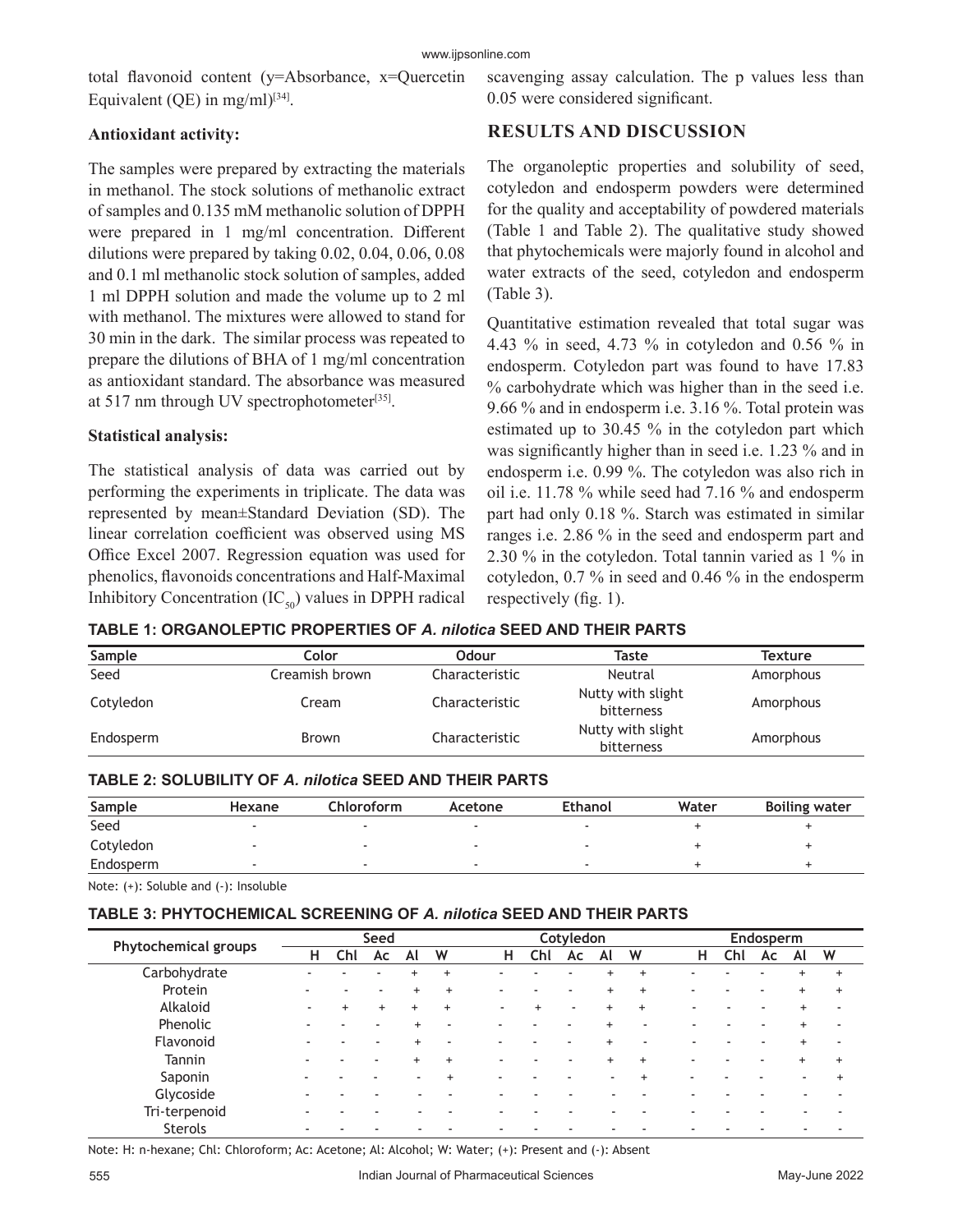

**Fig. 1: Phytochemicals percentage in seed, cotyledon and endosperm** Note: Comparative phytochemicals (%) estimated in *A. nilotica* seed and their parts, ( $\blacksquare$ ) Cotyledon and ( $\blacksquare$ ) Endo**sperm**

The quantification of phenolic and flavonoid content were determined through calibration curves of gallic acid and quercetin (fig. 2 and fig. 3). The phenolic content was 2.66 mg/g GAE in endosperm part which was significantly higher than 1.80 mg/g and 1.26 mg/g GAE in seed and cotyledon respectively. Endosperm part was also rich in flavonoid content with 7.66 mg/g QE which was noteworthy and more than in seed 4.0 mg/g QE and cotyledon 1.33 mg/g QE (Table 4).

The DPPH radical scavenging assay of *A. nilotica* seed, cotyledon and endosperm in comparison to standard BHA showed that percentage (%) inhibition of free radicals in BHA was 82.88 % and in seed, cotyledon and endosperm was found to be 49.02 %, 15.69 % and 74.07 % respectively (fig. 4). *A. nilotica* endosperm was comparable to standard and exhibit more potentiality

for free radical reducing ability than the seed and cotyledon. The inhibitory concentration  $(IC_{50})$  value and % inhibition for antioxidant activity are inversely proportional to each other; % inhibition increases and  $IC_{50}$  value decreases. % inhibition of BHA was higher with lower IC<sub>50</sub> value, i.e. 10.61  $\mu$ g/ml. Endosperm showed most significant antioxidant activity with IC<sub>50</sub> value, i.e. 25.84  $\mu$ g/ml, lower than that of seed and cotyledon, i.e. 55 and 191.10 µg/ml respectively as compared to BHA (Table 5). Thus, endosperm was identified as most potential inhibitor of DPPH radicals. Further, the graph (fig. 5) of reducing power capacity of seed, cotyledon and endosperm in methanol extracts as compared to standard BHA showed that as the concentration of the extracts increased, inhibition of DPPH radicals also increased.



#### **Fig. 2: Calibration curve of gallic acid**

**Note: Absorbance at different concentrations of gallic acid showed linear curve for which y=12.03x+0.011 and r<sup>2</sup>=0.997 and ( Absorbance**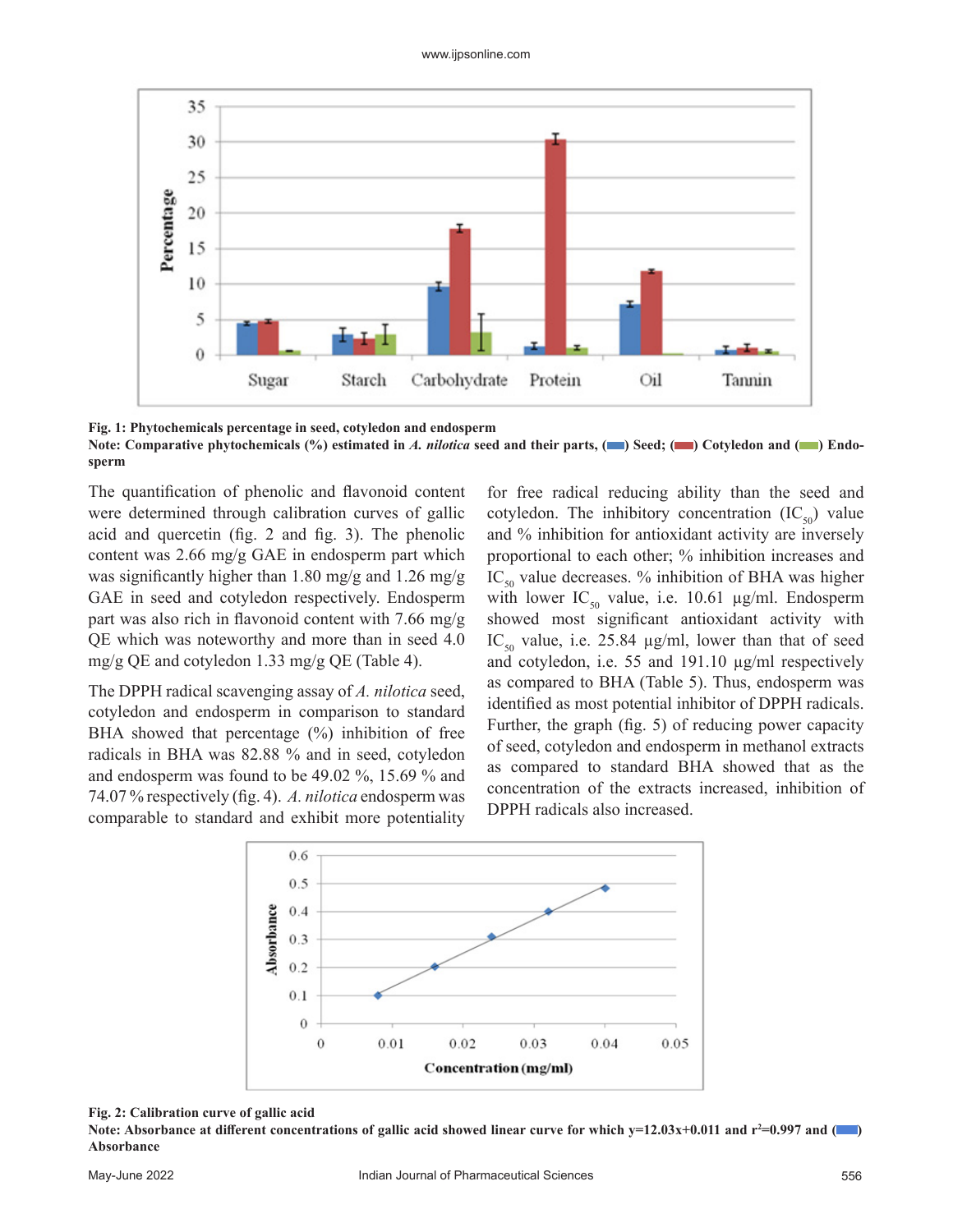

#### **Fig. 3: Calibration curve of quercetin**

**Note: Absorbance at different concentrations of quercetin showed linear curve for which y=25.3x+0.006 and r<sup>2</sup>=0.996 and ( Absorbance**

#### **TABLE 4: TOTAL PHENOLIC AND FLAVONOID CONTENT IN** *A. nilotica* **SEED AND THEIR PARTS**

| Sample    | Total phenolic content [GAE (mg/<br>g)] $\pm$ SD (n=3) | Total flavonoid content [QE (mg/<br>$g)$ ]±SD (n=3) |
|-----------|--------------------------------------------------------|-----------------------------------------------------|
| Seed      | $1.80{\pm}0.40$                                        | $4.0 \pm 1.0$                                       |
| Cotyledon | $1.26 \pm 0.11$                                        | $1.33 \pm 0.57$                                     |
| Endosperm | $2.66 \pm 0.18$                                        | $7.66 \pm 1.52$                                     |

Note: GAE: Gallic Acid Equivalent; QE: Quercetin Equivalent; ±SD: Standard Deviation in values, n=3. Values were performed in triplicates and taken as mean which are significant (p<0.05)



**Fig. 4: DPPH radical scavenging activity of standard (BHA) and samples Note: Data were taken in triplicate and means were calculated (mean±SD) i.e. significant (p<0.05); DPPH: 2,2-Diphenyl-1-Picrylhydrazyl and BHA: Butylated Hydroxylanisole**

#### TABLE 5: IC<sub>50</sub> VALUES IN DPPH RADICAL SCAVENGING MODEL IN *A. nilotica* SEED AND THEIR PARTS

| Sample     | $IC_{50}$ value (µg/ml)±SD (N=3) |
|------------|----------------------------------|
| <b>BHA</b> | $10.61 \pm 0.63$                 |
| Seed       | $55 \pm 0.78$                    |
| Cotyledon  | $191.10 \pm 18.79$               |
| Endosperm  | $25.84 \pm 0.21$                 |

Note: Values were represented in triplicate (mean±SD). Mean values were statistically significant (p<0.05) and BHA: Butylated Hydroxylanisole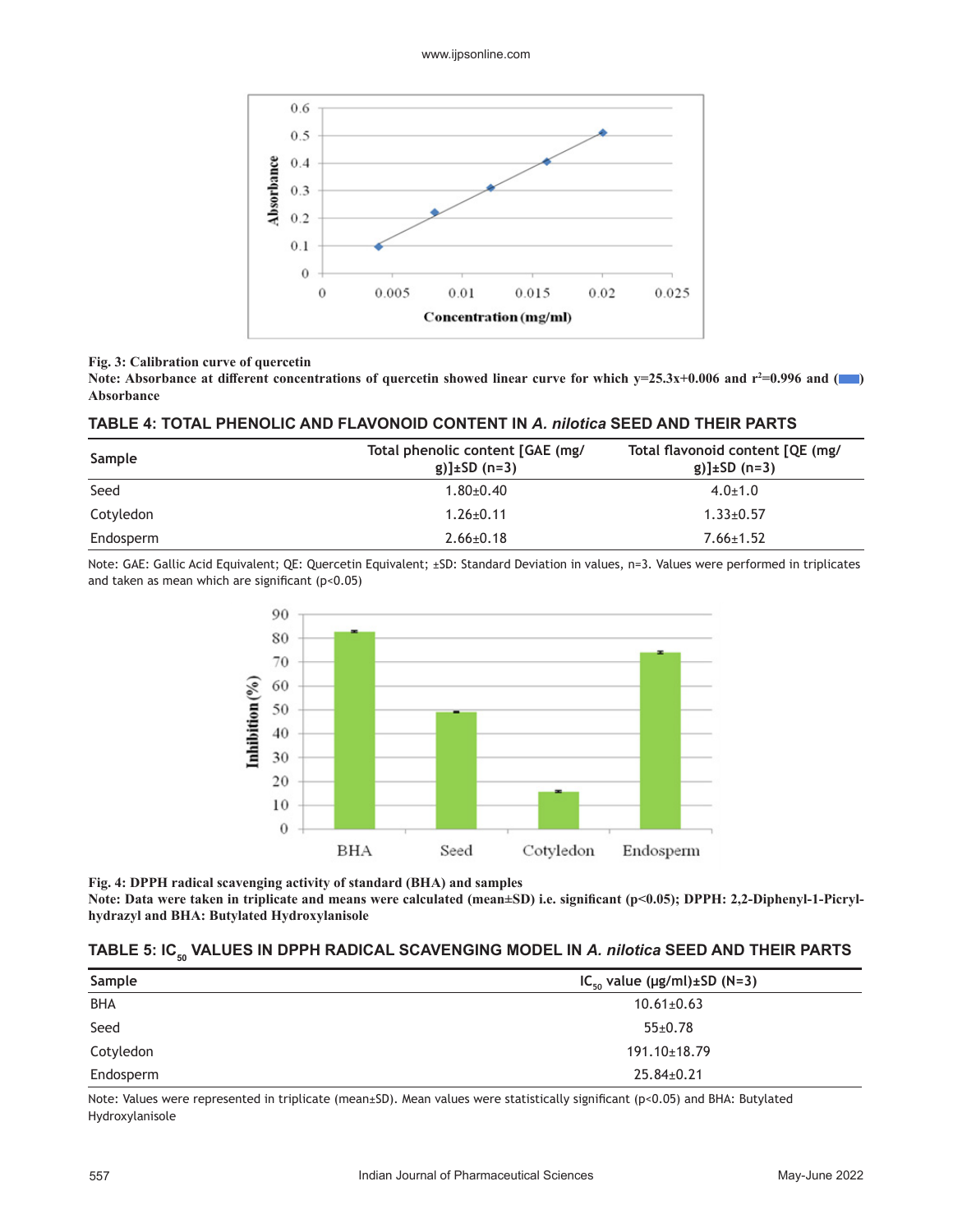



**Fig. 5: % Inhibition of DPPH against different concentrations**  Note: DPPH radical scavenging activity was increased with increase in concentration of BHA and samples, ( $\blacklozenge$ ) BHA; ( $\blacktriangle$ ) Seed; ( $\blacktriangle$ **) Cotyledon and (X) Endosperm**

The results revealed that the *A. nilotica* seed contained nutritionally and medicinally important phytochemicals. The part specific study of seed explored the utilization of seed parts for specific purpose. The cotyledon part was rich in sugar, carbohydrate, protein and oil for nutritional applications, while the endosperm part was useful for antioxidant property due to phenolics and flavonoids. The antioxidants reduce the level of Reactive Oxygen Species (ROS). ROS is a major cause of oxidative stress diseases such as pain, inflammation, tissue damage or injury, neurodegenerative disorder, cardiovascular problem and cancer. Thus, the study prospect for plant based better source materials to develop safe and eco-friendly healthcare industrial products.

#### **Acknowledgements:**

Authors are thankful to the Director, CSIR-National Botanical Research Institute, Lucknow, for providing facilities and support. Geetendra Kumar is also thankful to University Grant Commission for financial support.

#### **Conflict of interests:**

The authors declared no conflict of interest.

#### **REFERENCES**

- 1. Joy PP, Thomas J, Mathew S, Skaria PB. Medicinal plants, Kerala agricultural university. India: Aromatic and Medicinal Plants Research Station; 1998. p. 4-6.
- 2. Prajapati ND, Purohit SS. Agro's colour atlas of medicinal plants. India: Agrobios; 2004. p. 3.
- 3. Rastogi RP, Mehrotra BN. Compendium of Indian medicinal plants. Lucknow/New Delhi: Central Drug Research Institute/ National Institute of Science Communication; 2001. p. 4-7.
- Nadkarni KM. The Indian plants and drugs. New Delhi: Shrishti Book Distributors; 2005. p. 4-5.
- 5. Dymock W, Warden CJH, Hooper D. Pharmacographica Indica: A history of the principal drugs of vegetable origin. New Delhi: Shrishti Book Distributors; 2005. p. 556.
- 6. Kritikar KR, Basu BD. Indian Medicinal plants with illustrations. 2nd ed. Uttaranchal: Oriental Enterprises; 2001. p. 1289-92.
- 7. Gupta RK. [Resource survey of gummiferous Acacias in](https://agris.fao.org/agris-search/search.do?recordID=US201302371706) [western Rajasthan.](https://agris.fao.org/agris-search/search.do?recordID=US201302371706) Trop Ecol 1970;11(2):148-61.
- 8. Mahgoub S. On the subspecies of *Acacia nilotica* in the Sudan. Khartoum, Sudan: Sudan Silva 1979;4:57-62.
- 9. Raj A, Haokip V, Chandrawanshi S. *[Acacia nilotica](https://www.academia.edu/24912198/Acacia_nilotica_a_multipurpose_tree_and_source_of_Indian_gum_Arabic)*: A [multipurpose tree and source of Indian gum Arabic.](https://www.academia.edu/24912198/Acacia_nilotica_a_multipurpose_tree_and_source_of_Indian_gum_Arabic) South Indian J Biol Sci 2015;1(2):66-9.
- 10. Orwa C, Mutua A, Kindt R, Jamnadass R, Simons A. Agroforestree Database: A tree reference and selection guide. Agroforestry Database: 4.0; 2009.
- 11. El-Hadiyah TM, Abdulhadi NH, Badico EE, Mohammed EY. [Toxic potential of ethanolic extract of](https://www.ajol.info/index.php/sjms/article/view/67269) *Acacia nilotica* (Garad) [in rats.](https://www.ajol.info/index.php/sjms/article/view/67269) Sud J Med Sci 2011;6(1):1-5.
- 12. Said HM. Hamdard Pharmacopoeia of Eastern Medicine. 2nd ed. New Delhi: Sri Satguru Publications; 1997. p. 353.
- 13. Ghani MN. Khazainul Advia. New Delhi: Idarae Kitabul Shifa, YNM; 2011. p. 254.
- 14. Seigler DS. [Phytochemistry of](https://www.sciencedirect.com/science/article/pii/S0305197803000826) *Acacia sensu lato*. Biochem Syst Ecol 2003;31(8):845-73.
- 15. Singh R, Singh B, Singh S, Kumar N, Kumar S, Arora S. [Anti-free radical activities of kaempferol isolated from](https://www.sciencedirect.com/science/article/abs/pii/S0887233308002130?via%3Dihub) *Acacia nilotica* [\(L.\) Willd.](https://www.sciencedirect.com/science/article/abs/pii/S0887233308002130?via%3Dihub) Ex. Del. Toxicol *In Vitro* 2008;22(8):1965- 70.
- 16. Singh BN, Singh BR, Sarma BK, Singh HB. [Potential](https://www.sciencedirect.com/science/article/abs/pii/S0009279709001811?via%3Dihub) [chemoprevention of N-nitrosodiethylamine-induced](https://www.sciencedirect.com/science/article/abs/pii/S0009279709001811?via%3Dihub) [hepatocarcinogenesis by polyphenolics from](https://www.sciencedirect.com/science/article/abs/pii/S0009279709001811?via%3Dihub) *Acacia nilotica* [bark.](https://www.sciencedirect.com/science/article/abs/pii/S0009279709001811?via%3Dihub) Chem Biol Interact 2009;181(1):20-8.
- 17. Sultana B, Anwar F, Przybylski R. [Antioxidant activity of](https://www.sciencedirect.com/science/article/abs/pii/S0308814607000787) [phenolic components present in barks of](https://www.sciencedirect.com/science/article/abs/pii/S0308814607000787) *Azadirachta indica, [Terminalia arjuna, Acacia nilotica](https://www.sciencedirect.com/science/article/abs/pii/S0308814607000787)* and Eugenia *jambolana*  [Lam. trees.](https://www.sciencedirect.com/science/article/abs/pii/S0308814607000787) Food Chem 2007;104(3):1106-14.
- 18. Baravkar AA, Kale RN, Patil RN, Sawant SD. [Pharmaceutical](https://rjptonline.org/AbstractView.aspx?PID=2008-1-4-96) [and biological evaluation of formulated cream of methanolic](https://rjptonline.org/AbstractView.aspx?PID=2008-1-4-96) extract of *[Acacia nilotica](https://rjptonline.org/AbstractView.aspx?PID=2008-1-4-96)* leaves. Res J Pharm Technol 2008;1(4):480-3.